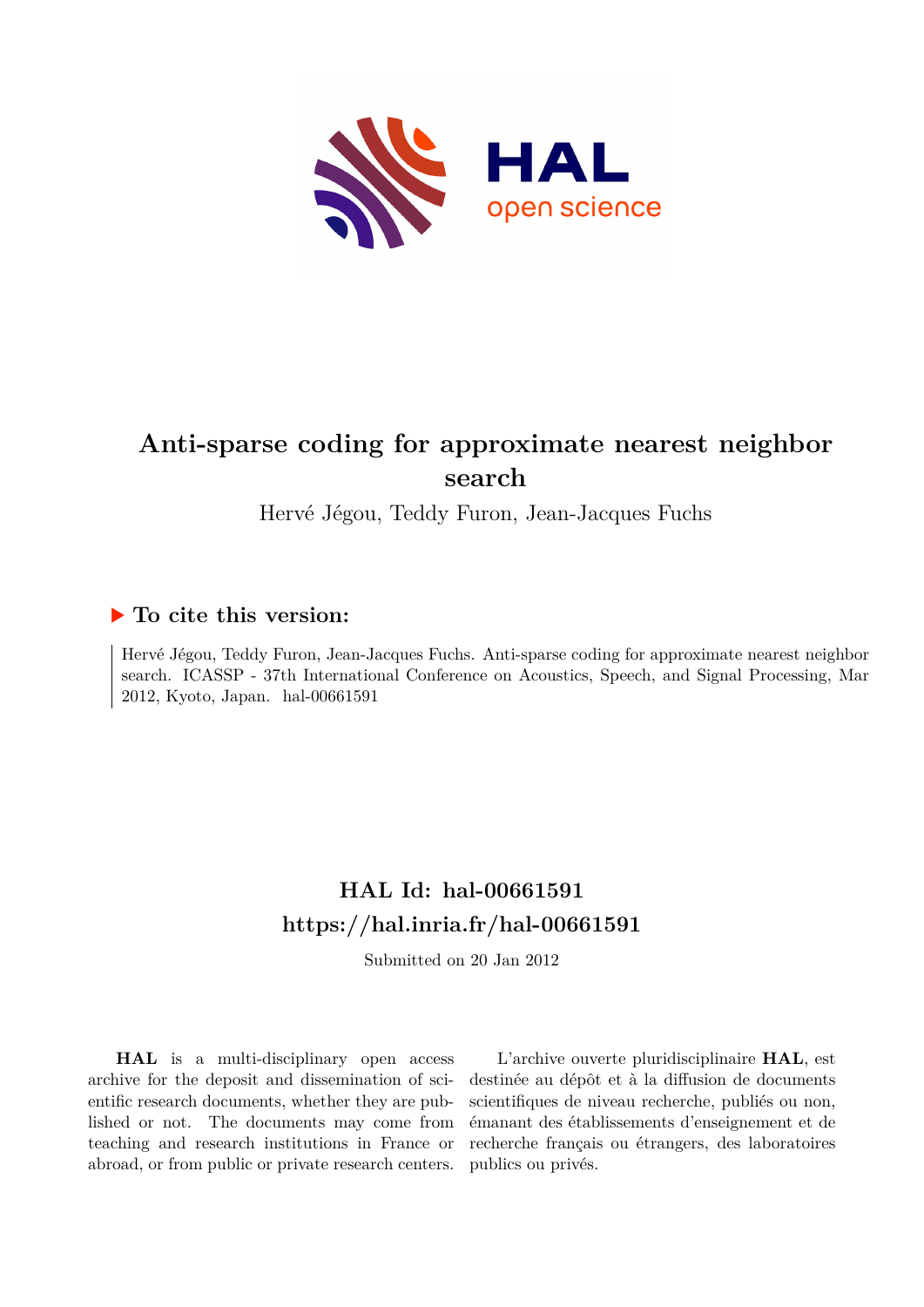## ANTI-SPARSE CODING FOR APPROXIMATE NEAREST NEIGHBOR SEARCH

 $Herv\acute{e}$  Jégou $^\dagger$ , Teddy Furon $^\dagger$  and Jean-Jacques Fuchs $^\star$ 

<sup>†</sup>INRIA Rennes Bretagne Atlantique **\*** University of Rennes 1 Campus de Beaulieu, Rennes, France

## ABSTRACT

This paper proposes a binarization scheme for vectors of high dimension based on the recent concept of *anti-sparse* coding, and shows its excellent performance for approximate nearest neighbor search. Unlike other binarization schemes, this framework allows, up to a scaling factor, the *explicit* reconstruction from the binary representation of the original vector. The paper also shows that random projections which are used in Locality Sensitive Hashing algorithms, are significantly outperformed by regular frames for both synthetic and real data if the number of bits exceeds the vector dimensionality, i.e., when high precision is required.

*Index Terms*— sparse coding, spread representations, approximate neighbors search, Hamming embedding

## 1. INTRODUCTION

This paper addresses the problem of approximate nearest neighbor (ANN) search in high dimensional spaces. Given a query vector, the objective is to find, in a collection of vectors, those which are the closest to the query with respect to a given distance function. We focus on the Euclidean distance in this paper. This problem has a very high practical interest, since matching the descriptors representing the media is the most consuming operation of most state-of-the-art audio [1], image [2] and video [3] indexing techniques. There is a large body of literature on techniques whose aim is the optimization of the trade-off between retrieval time and complexity.

We are interested by the techniques that regard the memory usage of the index as a major criterion. This is compulsory when considering large datasets including dozen millions to billions of vectors [4, 5, 2, 6], because the indexed representation must fit in memory to avoid costly hard-drive accesses. One popular way is to use a Hamming Embedding function that maps the real vectors into binary vectors [4, 5, 2]: Binary vectors are compact, and searching the Hamming space is efficient (XOR operation and bit count) even if the comparison is exhaustive between the binary query and the database vectors. An extension to these techniques is the asymmetric scheme [7, 8] which limits the approximation done on the query, leading to better results for a slightly higher complexity.

We propose to address the ANN search problem with an *antisparse* solution based on the design of *spread* representations recently proposed by Fuchs [9]. Sparse coding has received in the last decade a huge attention from both theoretical and practical points of view. Its objective is to represent a vector in a higher dimensional space with a very limited number of non-zeros components. Anti-sparse coding has the opposite properties. It offers a robust representation of a vector in a higher dimensional space with all the components sharing evenly the information.

Sparse and anti-sparse coding admits a common formulation. The algorithm proposed by Fuchs [9] is indeed similar to pathfollowing methods based on continuation techniques like [10]. The anti-sparse problem considers a  $\ell_{\infty}$  penalization term where the sparse problem usually considers the  $\ell_1$  norm. The penalization in  $\|\mathbf{x}\|_{\infty}$  limits the range of the coefficients which in turn tend to 'stick' their value to  $\pm ||\mathbf{x}||_{\infty}$  [9]. As a result, the anti-sparse approximation offers a natural binarization method.

Most importantly and in contrast to other Hamming Embedding techniques, the binarized vector allows an explicit and reliable reconstruction of the original database vector. This reconstruction is very useful to refine the search. First, the comparison of the Hamming distances between the binary representations identifies some potential nearest neighbors. Second, this list is refined by computing the Euclidean distances between the query and the reconstructions of the database vectors.

We also provide a Matlab package to reproduce the analysis comparisons reported in this paper<sup>1</sup>. The paper is organized as follows. Section 2 introduces the anti-sparse coding framework. Section 3 describes the corresponding ANN search method which is evaluated in Section 4 on both synthetic and real data.

## 2. SPREAD REPRESENTATIONS

This section briefly describes the anti-sparse coding of [9]. We first introduce the objective function and provide the guidelines of the algorithm giving the spread representation of a given input real vector.

Let  $A = [\mathbf{a}_1 | \dots | \mathbf{a}_m]$  be a  $d \times m$   $(d < m)$  full rank matrix. For any  $y \in \mathbb{R}^d$ , the system  $A x = y$  admits an infinite number of solutions. To single out a unique solution, one add a constraint as for instance seeking a minimal norm solution. Whereas the case of the Euclidean norm is trivial, and the case of the  $\ell_1$ -norm stems in the vast literature of sparse representation, Fuchs recently studied the case of the  $\ell_{\infty}$ -norm. Formally, the problem is:

$$
\mathbf{x}^* = \min_{\mathbf{x}: A\mathbf{x} = \mathbf{y}} \|\mathbf{x}\|_{\infty},\tag{1}
$$

with  $\|\mathbf{x}\|_{\infty} = \max_{i \in \{1,...,m\}} |x_i|$ . Interestingly, by minimizing the range of the components,  $m - d + 1$  of them are stuck to the limit, ie.  $x_i = \pm ||\mathbf{x}||_{\infty}$  (a proof will be presented in a journal version). Fuchs also exhibits an efficient way to solve (1). He proposes to solve the series of simpler problems  $x_h^* = \min_{x \in \mathbb{R}^m} J_h(x)$  with  $J_h(\mathbf{x}) = ||A\mathbf{x} - \mathbf{y}||_2^2/2 + h||\mathbf{x}||_{\infty}$  for some decreasing values of h. As  $h \to 0$ ,  $\mathbf{x}_h^{\star} \to \mathbf{x}^{\star}$ .

The reader may refer to the simple Matlab implementation we provide for an algorithmic presentation of the method.

This work was realized as part of the Quaero Project, funded by OSEO, French State agency for innovation.

<sup>1</sup>http://gforge.inria.fr/projects/antisparse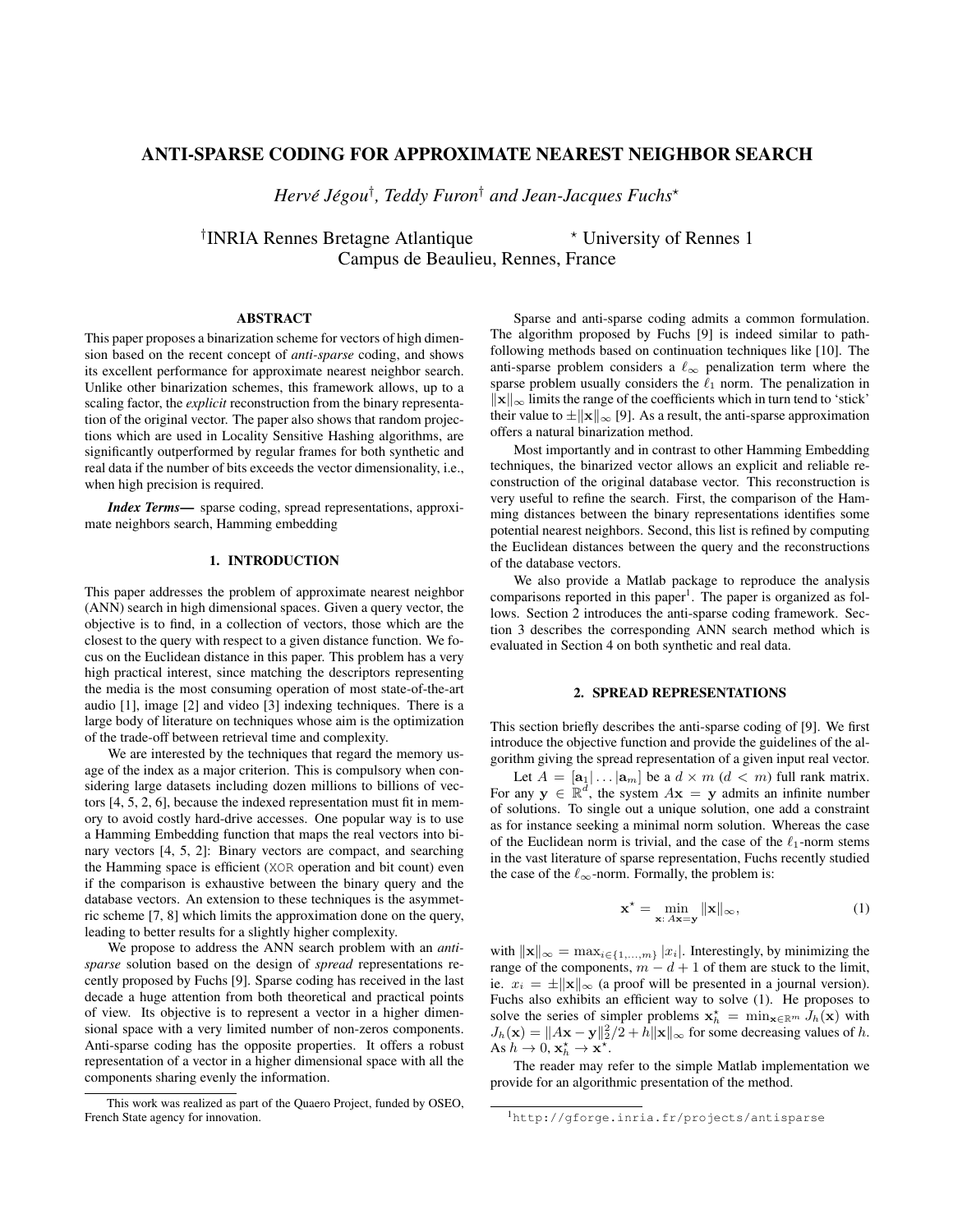#### 2.1. The sub-differential set

For a fixed h,  $J_h$  is not differentiable due to  $\Vert . \Vert_{\infty}$ . Therefore, we need to work with sub-differential sets. The sub-differential set  $\partial f(\mathbf{x})$  of function f at x is the set of gradients v s.t.  $f(\mathbf{x}') - f(\mathbf{x}) \ge$  $\mathbf{v}^\top(\mathbf{x}' - \mathbf{x}), \forall \mathbf{x}' \in \mathbb{R}^m$ . For  $f \equiv ||\cdot||_{\infty}$ , we have:

$$
\partial f(\mathbf{0}) = \{\mathbf{v} \in \mathbb{R}^m : \|\mathbf{v}\|_1 \le 1\},\tag{2}
$$

$$
\partial f(\mathbf{x}) = \{ \mathbf{v} \in \mathbb{R}^m : ||\mathbf{v}||_1 = 1, \qquad (3)
$$
  

$$
v_i x_i \ge 0 \text{ if } |x_i| = ||\mathbf{x}||_{\infty},
$$
  

$$
v_i = 0 \text{ else } \}, \text{ for } \mathbf{x} \ne \mathbf{0}
$$

Since  $J_h$  is convex,  $\mathbf{x}_h^*$  is solution iff 0 belongs to the sub-differential set  $\partial J_h(\mathbf{x}_h^*)$ , i.e. iff there exist  $\mathbf{v} \in \partial f(\mathbf{x}_h^*)$  s.t.

$$
A^{\top}(A\mathbf{x}_h^* - \mathbf{y}) + h\mathbf{v} = \mathbf{0}
$$
 (4)

## 2.2. Initialization and first iteration

For  $h_0$  large enough,  $J_{h_0}(\mathbf{x})$  is dominated by  $\|\mathbf{x}\|_{\infty}$ , and the solution writes  $\mathbf{x}_{h_0}^* = \mathbf{0}$  and  $\mathbf{v} = h_0^{-1} A^{\top} \mathbf{y} \in \partial f(\mathbf{0})$ . (2) shows that this solution no longer holds for  $h < h_1$  with  $h_1 = ||A^\top \mathbf{y}||_1$ .

For  $\|\mathbf{x}\|_{\infty}$  small enough compared to the norm of  $A^{\top}\mathbf{y}$ ,  $J_h(\mathbf{x})$ is dominated by  $\|\mathbf{y}\|^2 - \mathbf{x}^\top A^\top \mathbf{y} + h\|\mathbf{x}\|_{\infty}$  whose minimizer is  $\mathbf{x}_h^* = ||\mathbf{x}||_{\infty}$ sign $(A^{\top} \mathbf{y})$ . In this case,  $\partial f(\mathbf{x})$  is the set of vectors  $\mathbf{y}$ s.t. sign(v) = sign(x) and  $||v||_1 = 1$ . Multiplying (4) by sign(v)<sup>T</sup> on the left and substituting  $x_h^*$ , we have

$$
h = h_1 - ||A\text{sign}(A^{\top}\mathbf{y})||^2 ||\mathbf{x}||_{\infty}.
$$
 (5)

This shows that i)  $\mathbf{x}_h^*$  can be a solution for  $h < h_1$ , and ii)  $\|\mathbf{x}\|_{\infty}$ increases as h decreases. Yet, Eq. (4) also imposes that  $\mathbf{v} = \boldsymbol{\nu}_1$  –  $\mu_1 \|\mathbf{x}\|_{\infty}$ , with  $\nu_1 \triangleq h^{-1}A^{\top} \mathbf{y}$  and  $\mu_1 \triangleq \hat{h}^{-1}A^{\top}A \text{sign}(A^{\top} \mathbf{y})$ . But, the condition sign(v) = sign(x) from (3) must hold, ie. no change of sign is allowed in v. This limits  $||\mathbf{x}||_{\infty}$  by  $\rho_{i_2}$  where  $\rho_i = \nu_{1,i}/\mu_{1,i}$  and  $i_2 = \arg \min_{i:\rho_i>0} (\rho_i)$ , which in turn translates to a lower bound  $h_2$  on h via (5).

## 2.3. Index partition

For the sake of simplicity, we introduce  $\mathcal{I} \triangleq \{1, \ldots, m\}$ , and the index partition  $\bar{\mathcal{I}} \triangleq \{i : |x_i| = ||\mathbf{x}||_{\infty}\}\$ and  $\check{\mathcal{I}} \triangleq \mathcal{I} \setminus \bar{\mathcal{I}}\$ . The restriction of vectors and matrices to  $\overline{I}$  (resp.  $\overline{I}$ ) are denoted alike  $\bar{x}$  (resp.  $\bar{x}$ ). For instance, Eq. (3) translates in sign( $\bar{v}$ ) = sign( $\bar{x}$ ),  $\|\bar{\mathbf{v}}\|_1 = 1$  and  $\check{\mathbf{v}} = \mathbf{0}$ . The index partition splits (4) into two parts:

$$
\breve{A}^{\top} \left( \breve{A} \breve{\mathbf{x}} + \bar{A} \text{sign}(\bar{\mathbf{v}}) ||\mathbf{x}||_{\infty} \right) = \breve{A}^{\top} \mathbf{y}
$$
 (6)

$$
\bar{A}^{\top} \left( \check{A}\check{\mathbf{x}} + \bar{A}\mathrm{sign}(\bar{\mathbf{v}}) ||\mathbf{x}||_{\infty} - \mathbf{y} \right) = -h\bar{\mathbf{v}} \tag{7}
$$

For  $h_2 \leq h \lt h_1$ , we've seen that  $\bar{\mathbf{x}} = \mathbf{x}, \bar{\mathbf{v}} = \mathbf{v}$ , and  $\bar{A} = A$ . Their 'tilde' versions are empty. For  $h < h_2$ , the index partition  $\overline{\mathcal{I}} = \mathcal{I}$ and  $\check{\mathcal{I}} = \emptyset$  can no longer hold. Indeed, when  $v_{1,i_2}$  is null at  $h = h_2$ , the  $i_2$ -th column of A moves from  $\bar{A}$  to  $\breve{A}$  s.t. now,  $\breve{A} = [\mathbf{a}_{i_2}]$ .

#### 2.4. General iteration

The general iteration consists i) in determining on which interval  $[h_{k+1}, h_k]$  an index partition holds, ii) giving the expression of the solution  $x_h^*$  on this interval, iii) and proposing a new index partition to the next iteration. Provided  $\tilde{A}$  is full rank, (6) gives

$$
\breve{\mathbf{x}} = \boldsymbol{\xi}_k + \boldsymbol{\zeta}_k ||\mathbf{x}||_{\infty}, \quad \text{with} \tag{8}
$$

$$
\boldsymbol{\xi}_k = (\breve{A}^\top \breve{A})^{-1} \breve{A}^\top \mathbf{y} \text{ and } \boldsymbol{\zeta}_k = -(\breve{A}^\top \breve{A})^{-1} \bar{A} \text{sign}(\bar{\mathbf{v}}). \text{ (7) gives:}
$$

$$
\bar{\mathbf{v}} = \boldsymbol{\nu}_k - \boldsymbol{\mu}_k ||\mathbf{x}||_{\infty}, \quad \text{with} \tag{9}
$$

 $\mu_k = \overline{A}^\top (I - \overline{A}^\top \breve{A} (\breve{A}^\top \breve{A})^{-1}) \bar{A} sign(\bar{\mathbf{v}}) / h$  and  $\nu_k = (\breve{A}^\top \mathbf{y} - \breve{A}^\top \breve{A})$  $\xi_k$ )/h. Left multiplying (7) by sign( $\bar{\mathbf{v}}$ ), we get:

$$
h = \eta_k - \upsilon_k \|\mathbf{x}\|_{\infty} \tag{10}
$$

with  $v_k = (\bar{A}sign(\bar{\mathbf{v}}))^{\top} (I - \breve{A}(\breve{A}^{\top}\breve{A})^{-1}\breve{A}^{\top}) \bar{A}sign(\bar{\mathbf{v}}),$  and  $\eta_k = -\text{sign}(\bar{\mathbf{v}})^{\top} \bar{A}^{\top} (\check{A} \check{\mathbf{x}} - \mathbf{y})$ . Note that  $v_k > 0$  so that  $\|\mathbf{x}\|_{\infty}$ increases when h decreases.

These equations extend a solution  $x_h^*$  to the neighborhood of h. However, we must check that this index partition is still valid as we decrease h and  $\|\mathbf{x}\|_{\infty}$  increases. Two events can break the validity:

- Like in the first iteration, a component of  $\bar{v}$  given in (9) becomes null, which breaks sign( $\bar{v}$ ) = sign( $\bar{x}$ ). This index moves from  $\mathcal I$  to  $\tilde{\mathcal I}$ .
- A component of  $\ddot{x}$  given in (8) sees its amplitude equalling  $\pm \|\mathbf{x}\|_{\infty}$ . This index moves from  $\tilde{\mathcal{I}}$  to  $\overline{\mathcal{I}}$ , and the sign of this component will be the sign of the new component of  $\bar{x}$ .

The value of  $\|\mathbf{x}\|_{\infty}$  for which one of these two events first happens is translated in  $h_{k+1}$  thanks to (10).

#### 2.5. Stopping condition and output

If the goal is to minimize  $J_{h_t}(\mathbf{x})$  for a specific target  $h_t$ , then the algorithm stops when  $h_{k+1} < h_t$ . The real value of  $||\mathbf{x}_{h_t}^{\star}||_{\infty}$  is given by (10), and the components not stuck to  $\pm \|\mathbf{x}_{h_t}^{\star}\|_{\infty}$  by (8).

We obtain the spread representation  $x$  of the input vector  $y$ . The vector x has many of its components equal to  $\pm ||\mathbf{x}||_{\infty}$  (m – d + 1) indeed if  $h_t \to 0$ ). An approximation of the original vector y is

$$
\hat{\mathbf{y}} = A\mathbf{x}.\tag{11}
$$

Remark: Alternately, the termination rule based on the pre-defined target value  $h_t$  may be replaced by another one, such as using a fixed number of iterations. Empirically, this choice leads to comparable results with respect to the approximate search problem.

#### 3. INDEXING AND SEARCH MECHANISMS

This section describes how Hamming Embedding functions are used for approximate search, and in particular how the anti-sparse coding framework described in Section 2 is exploited.

#### 3.1. Problem statement

Let Y be a dataset of *n* real vectors,  $\mathcal{Y} = \{y_1, \ldots, y_n\}$ , where  $y_i \in \mathbb{R}^d$ , and consider a query vector  $\mathbf{q} \in \mathbb{R}^d$ . We aim at finding the  $k$  vectors in  $Y$  that are closest to the query, with respect to the Euclidean distance. For the sake of exposure, we consider without loss of generality the nearest neighbor problem, i.e., the case  $k = 1$ . The nearest neighbor of  $q$  in  $Y$  is defined as

$$
NN(\mathbf{q}) = \arg\min_{\mathbf{y} \in \mathcal{Y}} \|\mathbf{q} - \mathbf{y}\|^2.
$$
 (12)

The goal of approximate search is to find this nearest neighbor with high probability and using as less resources as possible. The performance criteria are the following:

• The quality of the search, i.e., to which extent the algorithm is able to return the true nearest neighbor ;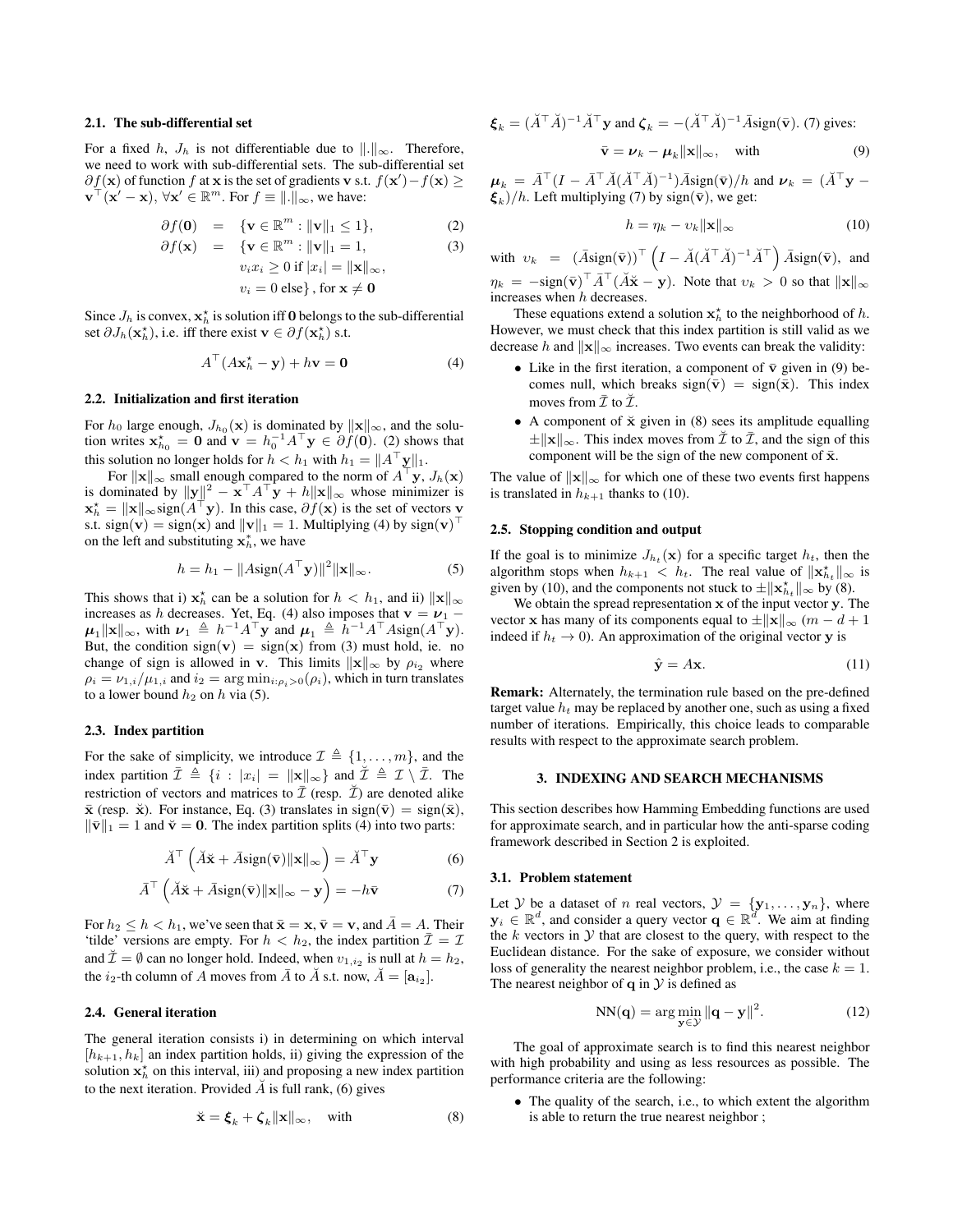- The search efficiency, typically measured by the query time ;
- The memory usage, i.e., the number of bytes used to index a vector  $y_i$  of the database.

In our paper, we assess the search quality by the recall@R measure: over a set of queries, we compute the proportion for which the system returns the true nearest neighbor in the first R positions.

## 3.2. Approximate search with binary embeddings

A class of ANN methods is based on embedding [4, 5, 2]. The idea is to map the input vectors to a space where the representation is compact and the comparison is efficient. The Hamming space offers these two desirable properties. The key problem is the design of the embedding function  $e : \mathbb{R}^d \to \mathbb{B}^m$  mapping the input vector y to  $\mathbf{b} = e(\mathbf{y})$  in the *m*-dimensional Hamming space  $\mathbb{B}^m$ , here defined as  $\{-1, 1\}^m$  for the sake of exposure. Once this function is defined, all the database vectors in  $\mathcal Y$  are mapped to  $\mathbb B^m$ , and so is the query vector q. The search problem is translated into the Hamming space based on the Hamming distance, or, equivalently:

$$
NN_b\left(e(\mathbf{q})\right) = \arg\max_{\mathbf{y}\in\mathcal{Y}} e(\mathbf{q})^\top e(\mathbf{y}).\tag{13}
$$

 $NN_b(e(q))$  is returned as the approximate  $NN(q)$ .

Binarization with anti-sparse coding. Given an input vector y, the anti-sparse coding of Sect. 2 (with fixed parameters  $A$  and  $h_t$ ) produces x with many components equal to  $\pm ||x||_{\infty}$ . We consider a "pre-binarized" version  $\dot{x}(y) = x/||x||_{\infty}$ , and the binarized version  $e(\mathbf{y}) = sign(\mathbf{x}).$ 

Hash function design The locality sensitive hashing (LSH) algorithm is mainly based on random projection, though different kinds of hash functions have been proposed for the Euclidean space [11]. Let  $A = [\mathbf{a}_1 | \dots | \mathbf{a}_m]$  be a  $d \times m$  matrix storing the m projection vectors. The most simple way is to take the sign of the projections:  $\mathbf{b} = \text{sign}(A^{\top} \mathbf{y})$ . Note that this corresponds to the first iteration of our algorithm (see Sect. 2.2).

We also try A as an uniform frame. A possible construction of such a frame consists in performing a QR decomposition on a  $m \times m$ matrix. The matrix  $A$  is then composed of the  $d$  first rows of the  $Q$ matrix, ensuring that  $A \times A^{\top} = \overline{\mathbb{I}}_d$ . Sect. 4 shows that such frames significantly improve the results compared with random projections, for both LSH and anti-sparse coding embedding methods.

## 3.3. Asymmetric schemes

As recently suggested in the literature, a better search quality is obtained by avoiding the binarization of the query vector. Several variants are possible. We consider the simplest one derived from (13), where the query is not binarized in the inner product. For our antisparse coding scheme, this amounts to performing the search based on the following maximization:

$$
NN_a\left(e(\mathbf{q})\right) = \arg\max_{\mathbf{y}\in\mathcal{Y}}\dot{x}(\mathbf{q})^\top e(\mathbf{y}).\tag{14}
$$

The estimate  $NN_a$  is better than  $NN_b$ . The memory usage is the same because the vectors in the database  $\{e(\mathbf{y}_i)\}\)$  are all binarized. For better efficiency, the search (14) is done using look-up tables computed for the query and prior to the comparisons. Doing so, the asymmetric scheme remains a bit slower than the pure bit-based comparison: comparing two optimized implementations, Jain et al. report [8] that the comparison of binary vectors is 1.7 times faster than the corresponding asymmetric scheme on a typical computer

architecture. This is slightly slower than computing the Hamming distances in (13). This asymmetric scheme is interesting for any binarization scheme (LSH or anti-sparse coding) and any definition of A (either random projections or a frame).

#### 3.4. Explicit reconstruction

The anti-sparse binarization scheme explicitly minimizes the reconstruction error, which is traded in (1) with the  $\ell_{\infty}$  regularization term. Eq. (11) gives an explicit approximation of the database vector y up to a scaling factor:  $\hat{y} \propto \frac{Ae(y)}{||Ae(y)||_2}$ . The approximate nearest neighbors  $NN_e$  are obtained by computing the exact Euclidean distances  $||\mathbf{q} - \hat{\mathbf{y}}_i||_2$ . This is slow compared to the Hamming distance computation. That is why, it is used to operate, like in [6], a re-ranking of the first hypotheses returned based on the Hamming distance (on the asymmetric scheme described in Sect. 3.3). The main difference with [6] is that no extra-code has to be retrieved: the reconstruction  $\hat{y}$  solely relies on  $e(y)$ .

## 4. SIMULATIONS AND EXPERIMENTS

This section evaluates the search quality on synthetic and real data. In particular, we measure the impact of:

- The Hamming embedding technique: LSH and binarization based on anti-sparse coding. We also compare to the spectral hashing method of [5], using the code available online.
- The choice of matrix A: random projections or frame for LSH. For the anti-sparse coding, we always assume a frame.
- The search method: 1)  $NN_b$  of (13) 2)  $NN_a$  of (14) and 3) NN<sup>e</sup> as described in Sect. 3.4.

Our comparison focuses on the case  $m \geq d$ . In the anti-sparse coding method, the regularization term  $h$  controls the trade-off between the robustness of the Hamming embedding and the quality of the reconstruction. Small values of  $h$  favors the quality of the reconstruction (without any binarization). Bigger values of  $h$  gives more components stuck to  $\|\mathbf{x}\|_{\infty}$ , which improves the approximation search with binary embedding. Optimally, this parameter should be adjusted to give a reasonable trade-off between the efficiency of the first stage (methods  $NN_b$  or  $NN_a$ ) and the re-ranking stage  $(NN_e)$ . Note however that, thanks to the algorithm described in Section 2, the parameter is stable, i.e., a slight modification of this parameter only affects a few components. We set  $h = 1$  in all our experiments. Two datasets are considered for the evaluation:

- A database of 10,000 16-dimensional vectors uniformly drawn on the Euclidean unit sphere (normalized Gaussian vectors) and a set of 1,000 query vectors.
- A database of SIFT [12] descriptors available online<sup>2</sup>, comprising 1 million database and 10,000 query vectors of dimensionality 128. Similar to [5], we first reduce the vector dimensionality to 48 components using principal component analysis (PCA). The vectors are not normalized after PCA.

The comparison of LSH and anti-sparse. Figures 1 and 2 show the performance of Hamming embeddings for synthetic data. On Fig. 1, the quality measure is the recall@10 (proportion of true NN ranked in first 10 positions) plotted as a function of the number of bits m. For LSH, observe the much better performance obtained by the proposed frame construction compared with random projections. The same conclusion holds for anti-sparse binarization.

<sup>2</sup>http://corpus-texmex.irisa.fr